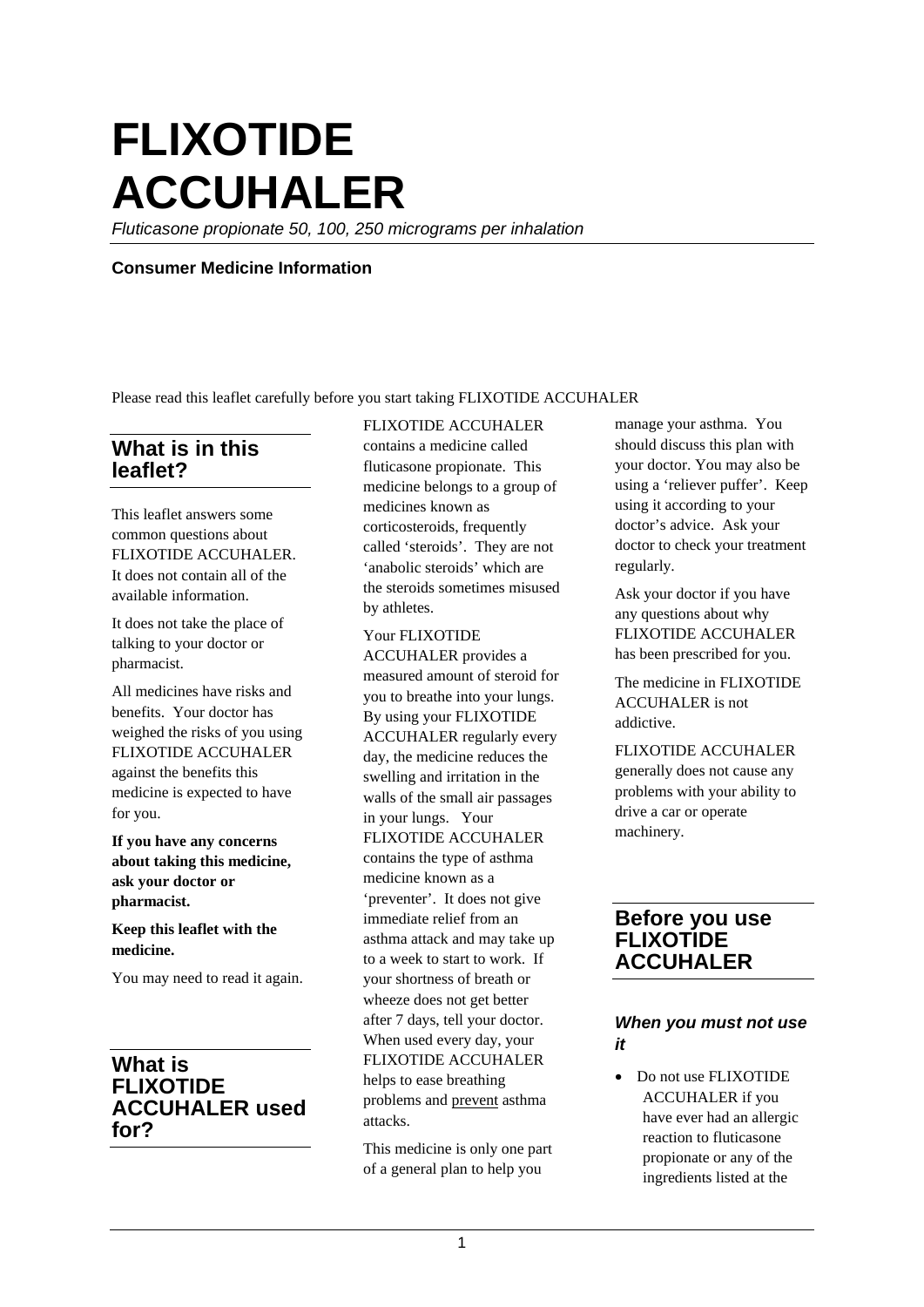end of this leaflet. See "Side Effects" section for symptoms of an allergic reaction.

- Do not use FLIXOTIDE ACCUHALER if you are pregnant, trying to become pregnant or breastfeeding, unless your doctor says you should. It is important that asthma is managed well during pregnancy and you should not stop your medicine without asking your doctor.
- Your doctor will discuss the risks and benefits of using FLIXOTIDE ACCUHALER if you are pregnant or breastfeeding.
- Do not use FLIXOTIDE ACCUHALER after the expiry date (EXP) printed on the pack.

#### **If you use it after the expiry date has passed, it may not work as well.**

• Do not use FLIXOTIDE ACCUHALER if the packaging is torn or shows signs of tampering.

If you're not sure whether you should be using FLIXOTIDE ACCUHALER, talk to your doctor.

## *Before you start to use it*

#### **You must tell your doctor if:**

• you are taking other steroid medicines by mouth or inhalation. If you are already taking steroid tablets, you should carry a warning card about needing extra oral steroids during periods of stress. Discuss this with your doctor.

- you are taking ritonavir, a medicine used in the treatment of HIV (AIDS)
- you have ever had to stop taking other asthma medicines.
- you have tuberculosis (TB) of the lung or other long term lung infection.
- you are allergic to foods, dyes, preservatives or any other medicines.

## *Taking other medicines*

Tell your doctor if you are taking any other medicines, including medicines you buy without a prescription from a pharmacy, supermarket or health food shop.

Some medicines may affect the way other medicines work. Your doctor or pharmacist will be able to tell you what to do when using FLIXOTIDE ACCUHALER with other medicines.

# **Using FLIXOTIDE ACCUHALER**

## *How to use it*

Remember that the medicine in your FLIXOTIDE ACCUHALER is taken by inhalation only.

You will find the instructions on how to use your FLIXOTIDE ACCUHALER in the pack. Follow the instructions carefully.

## *How much to use*

The pharmacist's label will usually tell you how many inhalations and how often to

use your FLIXOTIDE ACCUHALER. If you are not sure, ask your doctor or pharmacist.

For adults and children over 16 years of age: The usual dose is in the range of 100 to 1000 micrograms twice daily.

For children over 4 years: The usual dose is in the range of 50 to 200 micrograms twice daily.

Your doctor will decide what dose you should take, how often you should take it, and what strength of FLIXOTIDE ACCUHALER you should use.

You should visit your doctor or pharmacist regularly to check that you are using your FLIXOTIDE ACCUHALER in the right way. If you are not breathing the medicine in correctly, the medicine may not be helping you as much as it could.

## *When not to use it*

Do not use your FLIXOTIDE ACCUHALER to treat a sudden attack of breathlessness. You will need a different kind of medicine called a 'reliever' which your doctor will have told you to take.

## *How long to use it*

You **must** use your FLIXOTIDE ACCUHALER every day. Do not stop using it, even if you feel better, unless your doctor tells you.

## *If you forget to use it*

**You must use your FLIXOTIDE ACCUHALER every day. If you forget to take a dose, do not worry.**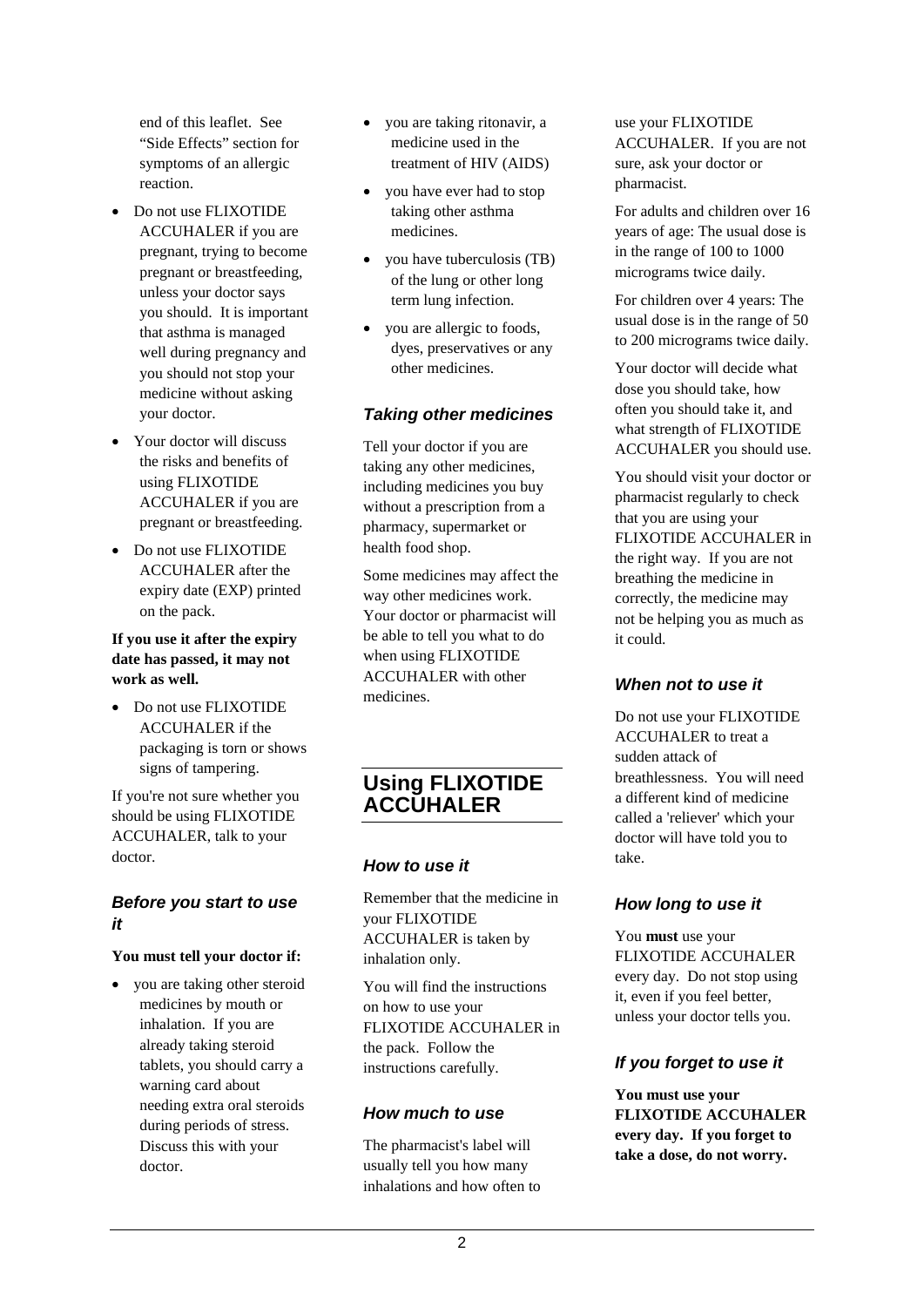**Just take the next dose when it is due.** 

**Do not take a double dose to make up for the dose that you missed.**

**If you become wheezy or feel tight in the chest before the next dose is due, use a 'reliever puffer' in the usual way. You should get relief from your 'reliever puffer' within a few minutes.**

## **What do I do if I take too much? (Overdose)**

**If you have used too much (overdose)**

**Immediately telephone your doctor or Poisons Information Centre for advice (0800 POISON or 0800 764 766), if you think you may have taken too much of your medicine, even if there are no signs of discomfort or poisoning. You may need urgent medical attention.**

Keep telephone numbers for these places handy.

**If you are not sure what to do, contact your doctor or pharmacist.**

## **While you are using FLIXOTIDE ACCUHALER**

## *Things you must do*

Tell your doctor or pharmacist that you are using FLIXOTIDE ACCUHALER if you are

about to be started on any new medicines.

If you have to go into hospital for an operation, take your FLIXOTIDE ACCUHALER with you and tell the doctor what medicine(s) you are taking.

All doctors treating you need to be aware that you are on inhaled steroids. If your body is stressed by, for example, severe infection, surgical operation, an accident etc, you may need steroid tablets or injections for a time.

Tell your doctor if you become pregnant or are trying to become pregnant*.*

**Tell your doctor if you experience a change in your vision.**

**Tell your doctor if, for any reason, you have not taken your medicine exactly as prescribed.** Otherwise, your doctor may think that your medicine was not effective and change your treatment unnecessarily.

## *Things you must not do*

**Do not stop using FLIXOTIDE ACCUHALER, or change the dose without first checking with your doctor.**

**Do not give this medicine to anyone else, even if their symptoms seem similar to yours.**

**Do not use FLIXOTIDE ACCUHALER to treat any other complaints unless your doctor says to.**

## **If your FLIXOTIDE ACCUHALER does not have the usual effect**

If your chest condition gets worse, tell your doctor. Your doctor may tell you to take extra puffs of your FLIXOTIDE ACCUHALER or add another medicine (such as a 'reliever puffer') to your treatment.

**IMPORTANT: If your breathing suddenly becomes more difficult just after you have used your FLIXOTIDE ACCUHALER, you will need to use a 'reliever puffer' and tell your doctor immediately.**

**Tell your doctor as soon as possible if:**

- **your 'reliever puffer' does not help your breathing as much as usual**
- **the effect of your 'reliever puffer' does not last as long as usual**
- **you need more puffs of your 'reliever puffer' than usual to get relief.**

# **Side-Effects**

**Check with your doctor as soon as possible if you have any problems while using FLIXOTIDE ACCUHALER, even if you do not think the problems are connected with the medicine or are not listed in this leaflet.**

Like other medicines, FLIXOTIDE ACCUHALER can cause some side-effects. If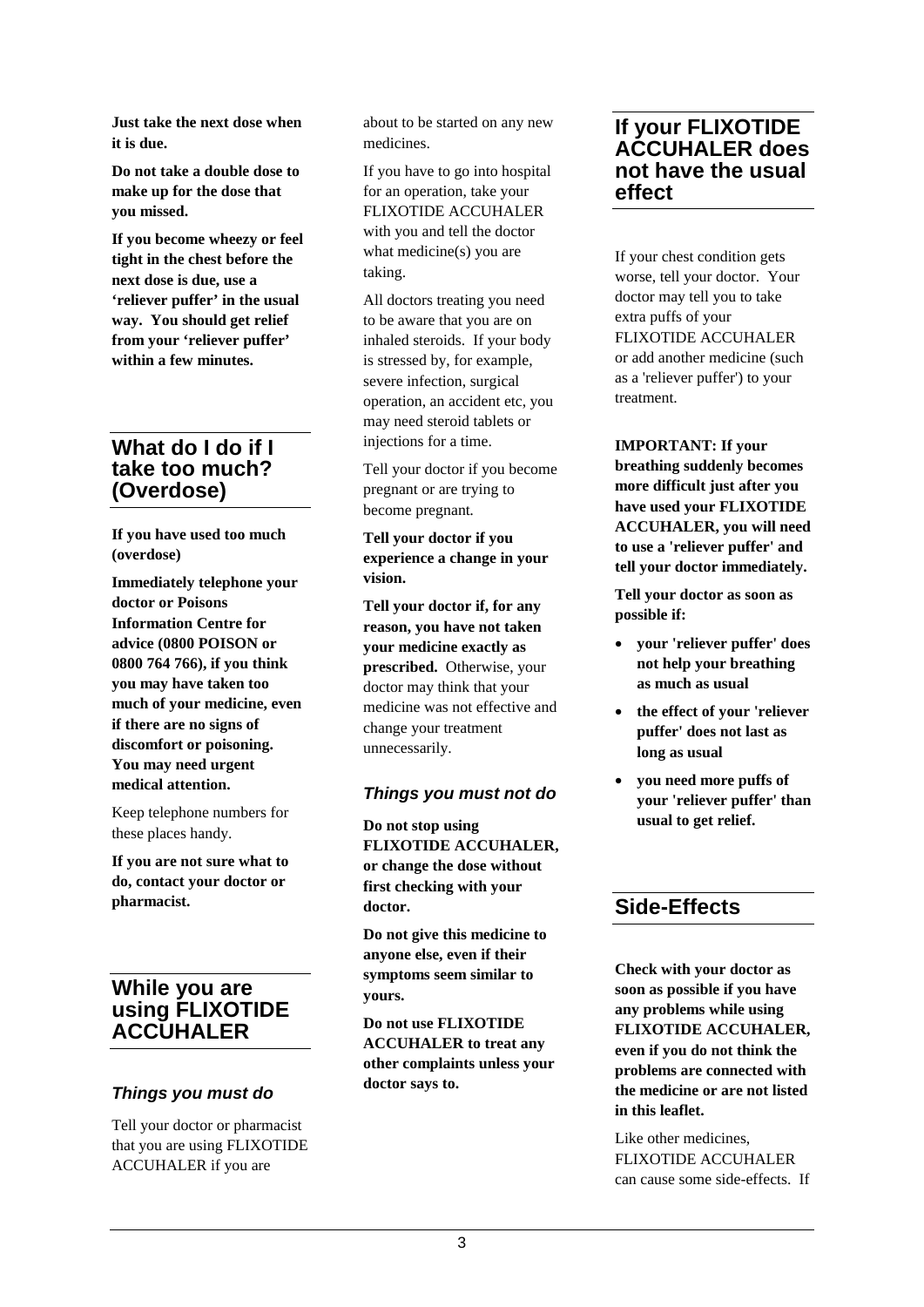they occur, they are most likely to be minor and temporary. However, some may be serious and need medical attention.

The most commonly reported side-effects are:

- a sore throat or tongue. This may be due to 'thrush' (candida infection)
- hoarseness or throat irritation

For these, it may be helpful to rinse your mouth with water and spit it out after using your FLIXOTIDE ACCUHALER. Your doctor may prescribe treatment for the 'thrush' in your mouth while you continue to use your FLIXOTIDE ACCUHALER.

Rarely, FLIXOTIDE ACCUHALER can cause soreness in the oesophagus.

Very rarely, FLIXOTIDE ACCUHALER can cause swelling of the throat and face. There may also be an increase in sugar (glucose) in your blood.

Very rarely the person taking the medicine may feel anxious, have disturbed sleep or notice increased irritability (mainly in children).

Taking high doses of steroids for a long time, may affect bone density, or affect the rate of growth in children. It is unclear what, if any, difference this makes to their final height.

Taking high doses of steroids for a long time this could affect the adrenal glands, which make the body's own steroid. Your doctor may do tests to check how the adrenal glands are working. Your doctor will be able to answer any questions you may have.

If you feel unwell in any other way or have any symptoms that you do not understand, you should ask your doctor immediately.

**Ask your doctor or pharmacist to answer any questions you may have.**

**If you think you are having an allergic reaction to FLIXOTIDE ACCUHALER, tell your doctor immediately or go to the Accident and Emergency department at your nearest hospital. Symptoms usually include some or all of the following:**

- **wheezing**
- **swelling of the lips/mouth, face and throat**
- **difficulty in breathing, shortness of breath**
- hay fever
- **lumpy rash ("hives")**
- **fainting**

This is not a complete list of all possible side-effects. Others may occur in some people and there may be some side-effects not yet known.

**Tell your doctor if you notice anything else that is making you feel unwell, even if it is not on this list.**

**Ask your doctor or pharmacist if you don't understand anything in this list.**

Do not be alarmed by this list of possible side-effects. You may not experience any of them.

## **After using FLIXOTIDE ACCUHALER**

## *Storage*

Keep this medicine where young children cannot reach it.

A locked cupboard at least one-and-a half metres above the ground is a good place to store medicines.

Store FLIXOTIDE ACCUHALER in the foil overwrap until you are ready to use it for the first time. Once opened the foil overwrap should be discarded.

**Keep FLIXOTIDE ACCUHALER in a dry place away from heat (store below 30**°**C).**

**Do not leave it in the car or on window sills.**

Heat can destroy some medicines.

## *Disposal*

**If your doctor tells you to stop using FLIXOTIDE ACCUHALER, or the product has passed its expiry date, ask your pharmacist what to do with any FLIXOTIDE ACCUHALER left over.**

# **Product description**

## *What FLIXOTIDE ACCUHALER looks like*

The FLIXOTIDE ACCUHALER is a plastic device which contains a foil